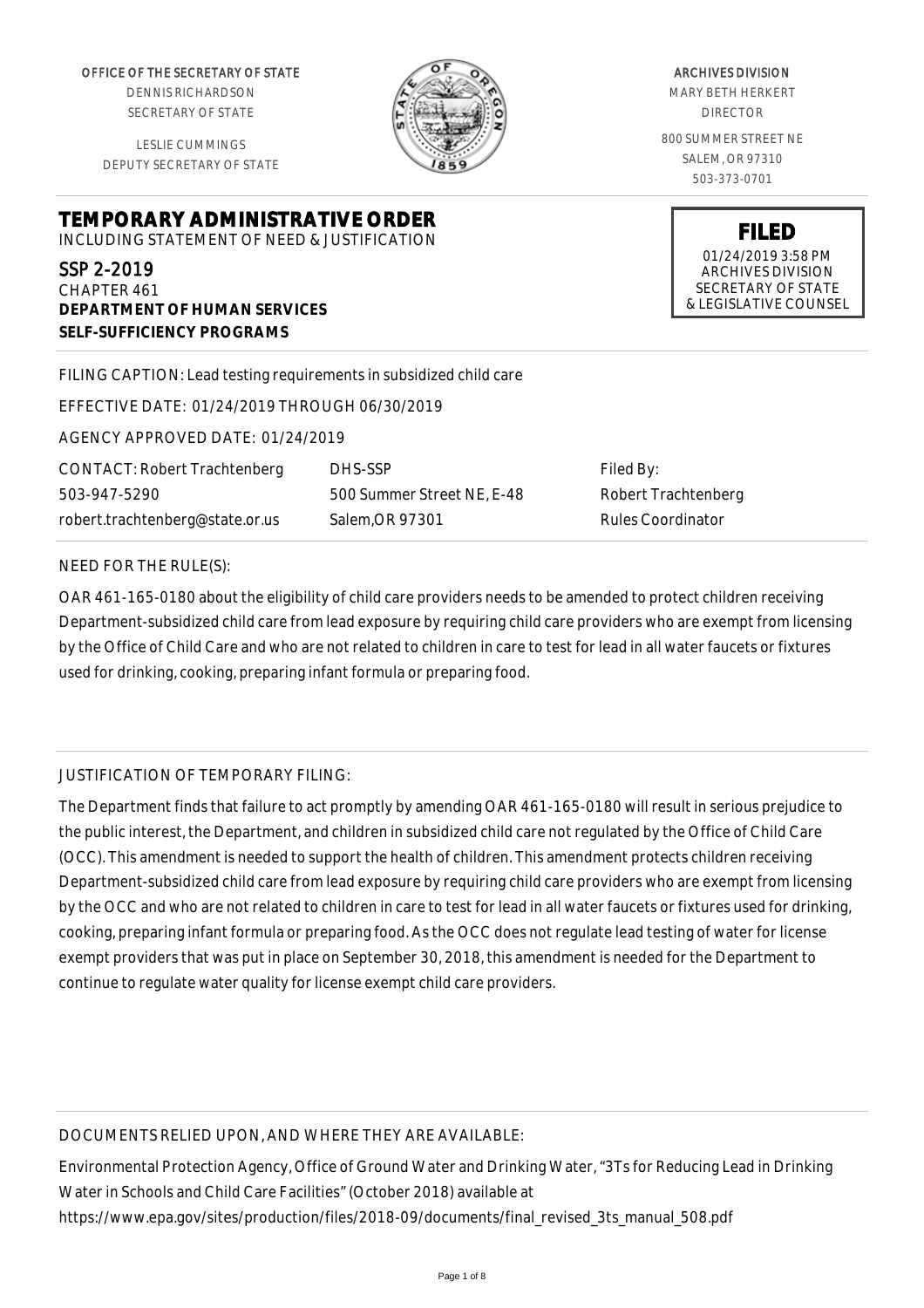Oregon Department of Education, Early Learning Division lead testing rules approved on September 27, 2018 (ELD 13- 2018) available at https://secure.sos.state.or.us/oard/viewReceiptPDF.action?filingRsn=39578

## AMEND: 461-165-0180

RULE SUMMARY: OAR 461-165-0180 about the eligibility of child care providers is being amended to require child care providers who are exempt from licensing by the Office of Child Care and who are not related to children in care to test for lead in all water faucets or fixtures used for drinking, cooking, preparing infant formula or preparing food. This amendment protects children receiving Department-subsidized child care from lead exposure. This amendment is retroactive to September 30, 2018.

CHANGES TO RULE:

# 461-165-0180 Eligibility of Child Care Providers ¶

(1) The Department must approve a child care provider to receive payment for child care if information available to the Department provides no basis for denying eligibility unless the Department determines, following a final fitness determination (see OAR 125-007-0260 and 407-007-0320) or Child Protective Service (CPS) records checks, that the provider or other subject individual (see OAR 125-007-0210 and 407-007-0210(8)(a)(J)) is not eligible for payment.¶

(2) The Department may approve a child care provider who is legally exempt (see section (12) of this rule) as a child care provider for a child (see OAR 461-001-0000) in their household, despite the criminal or CPS history of another member of this household, if all of the following requirements are met:¶

(a) There is no criminal history consisting of a disqualifying crime listed in 45 CFR 98.43(c).¶

(b) The household member with the criminal or CPS history is a parent (see OAR 461-001-0000) or caretaker relative (see OAR 461-001-0000) of the child needing child care.¶

(c) The child care is needed for the household member with the criminal or CPS history to participate in the JOBS program, or the education or employment covered by the ERDC program.¶

(d) The approval for Department payments only applies for the child of the household member, or a child for whom the household member is a caretaker relative.¶

(3) Ineligibility for payment may result from any of the following:¶

(a) A finding of "denied".¶

(A) A provider may be "denied" under OAR 461-165-0410 and 461-165-0420. If, after conducting a weighing test as described in OAR 407-007-0300, the Department finds substantial risk to the health or safety of a child in the care of the provider, the provider must be "denied" and is ineligible for payment.¶

(B) A provider who has been "denied" has the right to a hearing under OAR 407-007-0335.¶

(b) A finding of "failed".¶

(A) A provider may be "failed" if the Department determines, based on a specific eligibility requirement and evidence, that a provider does not meet an eligibility requirement of this rule not covered in paragraph (c)(A) of this section.¶

(B) While the provider is in "failed" status:¶

(i) The Department does not pay any other child care provider for child care at the "failed" provider's site.¶

(ii) The Department does not pay a child care provider at another site if the "failed" provider is involved in the child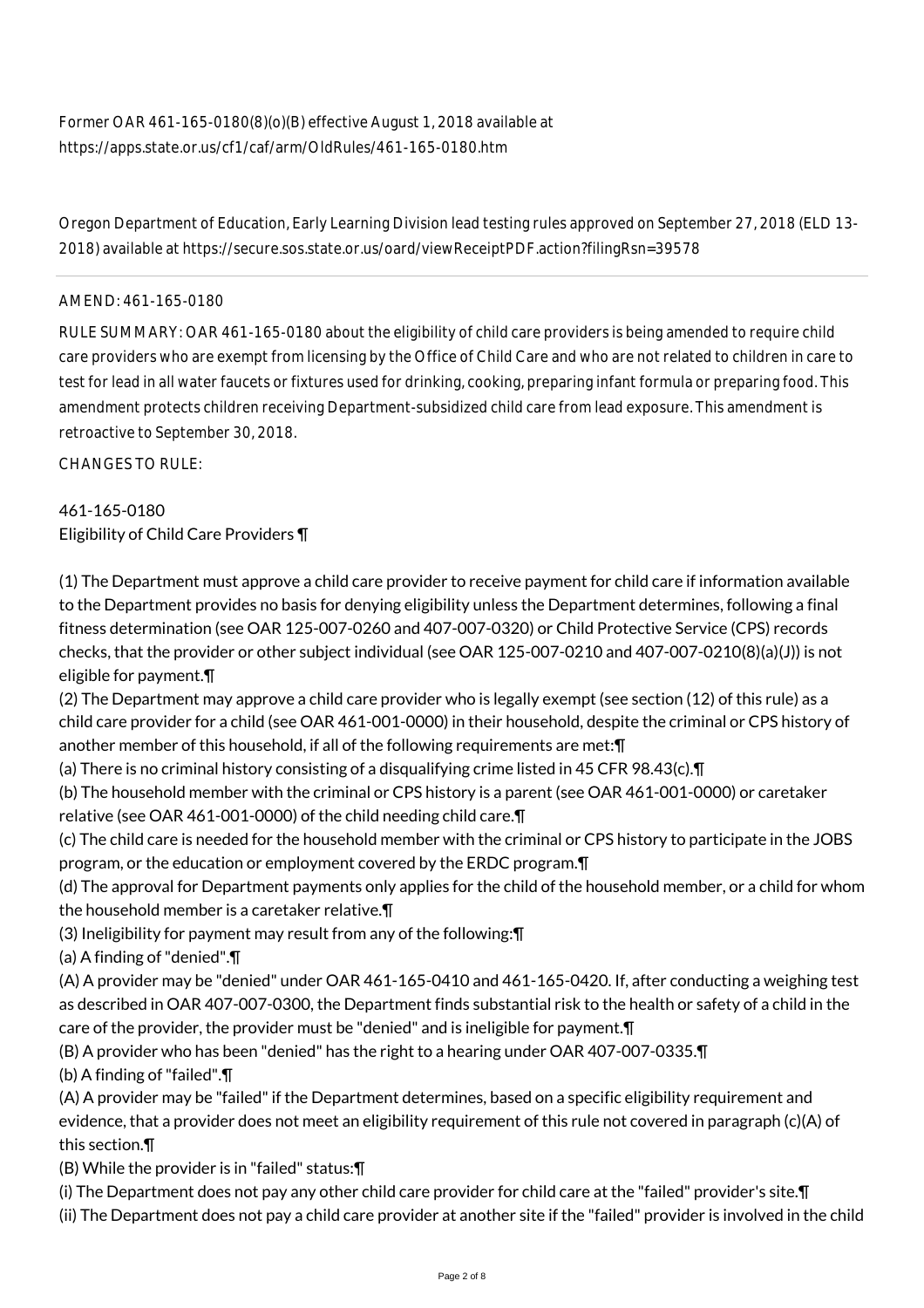care operation unless the Department determines that the reasons the provider is in "failed" status are not relevant to the new site.¶

(C) A provider with a status of "failed" may reapply at any time by providing the required documents and information to the Department for review.¶

(c) A finding of "suspended".¶

(A) A provider may be "suspended" if the Department determines and provides notice that the provider does not meet an eligibility requirement in the following subsections and paragraphs of section (8) of this rule: (b), (d), (e),  $(h), (i), (i), (k), (L), (o)(H), (o)(L), (t), (o)$  and section  $(11)$  of this rule. A provider who has been "suspended" may challenge this status by requesting a contested case hearing subject to the requirements and limitations of OAR 461-025.¶

(B) While the provider is in "suspended" status:¶

(i) The provider is ineligible for payment for at least six months.¶

(ii) The Department does not pay any other child care provider for child care at the "suspended" provider's site.¶ (iii) The Department does not pay a child care provider at another site if the "suspended" provider is involved in the child care operation unless the Department determines that the reasons the provider is in "suspended" status are not relevant to the new site.¶

(C) A provider with a status of "suspended" may be eligible for payments after the six month ineligibility period ends when the provider has been approved following reapplication, including providing the required documents and information to the Department for review.¶

(d) The Department has referred an overpayment against the provider for collection and the claim is unsatisfied.¶ (4) The provider must submit a completed Child Care Provider Listing Form (DHS 7494) to the Department within 30 calendar days from the date the Department issues the listing form to the client. The provider and each individual identified under section (4) of this rule must complete and sign the authorization for a records check through the Criminal History (CH) record system maintained by the Oregon State Police (OSP), Federal Bureau of Investigation (FBI), and the Child Protective Service (CPS) record system maintained by the Department and, if necessary, an authorization to release information and fingerprint cards. The provider, each individual described in section (5) of this rule, and each subject individual described in OAR 125-007-0210 and 407-007-0210(8)(a)(J) must fully disclose all requested information as part of the records check.¶

(5) This rule also establishes additional requirements for the following individuals:¶

(a) The site director of an exempt child care facility and each individual in the facility who may have unsupervised access to a child in care.¶

(b) The child care provider and each individual the provider uses to supervise a child in his or her absence.¶

(c) In the case of a provider who provides care for a child in the provider's home--¶

(A) Each individual 16 years of age or older who lives in the provider's home; and¶

(B) Each individual who visits the home of the provider during the hours care is provided and may have unsupervised access to a child in care.¶

(6) To receive payment or authorization for payment, the provider must comply with at least one of the following subsections:¶

(a) If the provider is not legally exempt:¶

(A) Be currently certified or registered with the Office of Child Care (OCC) of the Oregon Department of Education (ODE) under OAR 414-205-0000 to 414-205-0170, 414-300-0000 to 414-300-0440, or 414-350- 0000 to 414-350-0250 and be in compliance with the applicable rules;¶

(B) Complete the Department's background check process;¶

(C) Complete the Department's listing process; and¶

(D) Be approved by the Department.¶

(b) If the provider is legally exempt and a legally exempt relative (see section (12) of this rule):¶

(A) Complete the Department's background check process;¶

(B) Complete the Department's listing process; and¶

(C) Be approved by the Department.¶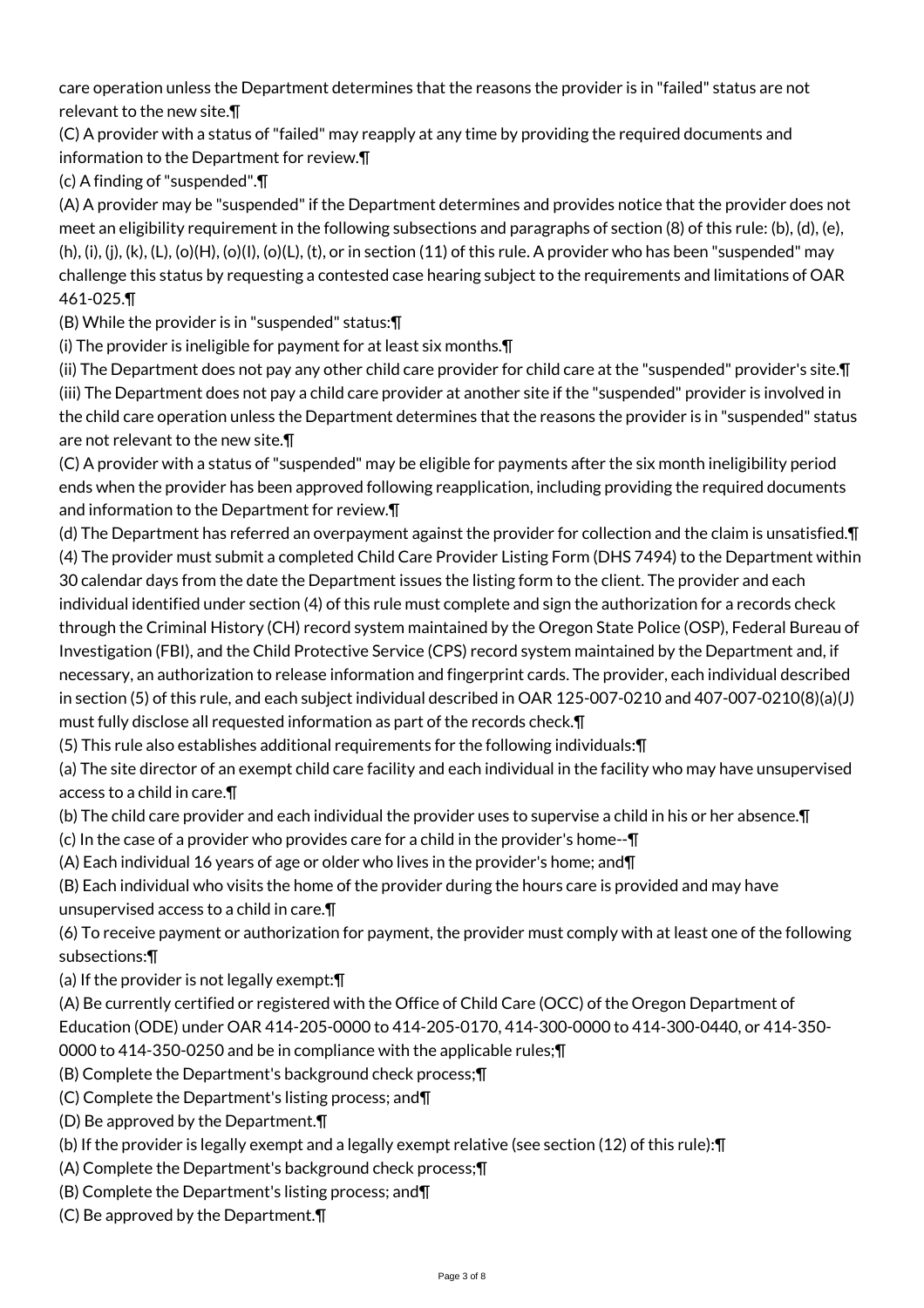(c) If the provider is legally exempt and not a legally exempt relative for all children in care:¶

(A) Meet all OCC Regulated Subsidy Provider requirements under OAR 414-180-0005 through 414-180-0100;¶

(B) Submit to and pass a site visit at the location where care will be provided;¶

(C) Complete the Department's background check process;¶

(D) Complete the Department's listing process; and¶

(E) Be approved by the Department.¶

(d) In the case of a tribally licensed child care facility:¶

(A) Must receive annual health and safety inspections from the Indian Health Services;¶

(B) Each individual who may have unsupervised access to a child in care must be enrolled in the Early Learning

Division Office of Child Care Central Background Registry or approved by the Department of Human Services Background Check Unit;¶

(C) Complete the Department's listing process; and¶

(D) Be approved by the Department.¶

(7) Each individual described in section (5) of this rule must:¶

(a) Allow the Department to conduct a national criminal history records check through the Oregon State Police and the Federal Bureau of Investigation as specified in OAR 407-007-0250.¶

(b) Provide, in a manner specified by the Department, information required to conduct CH, FBI, OSP, and CPS records checks and determine whether the provider meets health and safety requirements.¶

(c) Have a history of behavior that indicates no substantial risk to the health or safety of a child in the care of the provider.¶

(8) Each provider must:¶

(a) Obtain written approval from their certifier or certifier's supervisor if the provider is also certified as a foster parent.¶

(b) Be 18 years of age or older and in such physical and mental health as will not affect adversely the ability to meet the needs of safety, health, and well-being of a child in care; and¶

(A) Have competence, sound judgment and self-control when working with children;¶

(B) Be mentally, physically and emotionally capable of performing duties related to child care.¶

(c) Not be in the same ERDC or TANF filing group (see OAR 461-110-0330 and 461-110-0350) as the child cared

for; the parent (see OAR 461-001-0000) of a child in the filing group; or a sibling living in the home of the child. T (d) Allow the Department to visit or inspect the site of care while child care is provided.¶

(e) Keep daily attendance records showing the arrival and departure times for each child in care.¶

(A) Times must be recorded as the child care children arrive and depart.¶

(B) Written attendance and billing records for each child receiving child care benefits from the Department must be retained for a minimum of 12 months and provided to the Department upon request.¶

(f) Be the individual or facility listed as providing the child care. The provider may only use someone else to supervise a child on a temporary basis if the person was included on the most current listing form and the provider notifies the Department's Direct Pay Unit.¶

(g) Not bill a Department client for an amount collected by the Department to recover an overpayment or an amount paid by the Department to a creditor of the provider because of a lien, garnishment, or other legal process.¶

(h) Report to the Department's Direct Pay Unit within five days of occurrence:¶

(A) Any arrest, indictment, or conviction of any subject individual or individual described in section (5) of this rule.¶

(B) Any involvement of any subject individual or individual described in section (5) of this rule with CPS or any other agencies providing child or adult protective services.¶

- (C) Any change to the provider's name or address including any location where care is provided.¶
- (D) The addition of any subject individual or individual described in section (5) of this rule.¶
- (E) Any reason the provider no longer meets the requirements under this rule.¶
- (i) Report suspected child abuse of any child in his or her care to CPS or a law enforcement agency.¶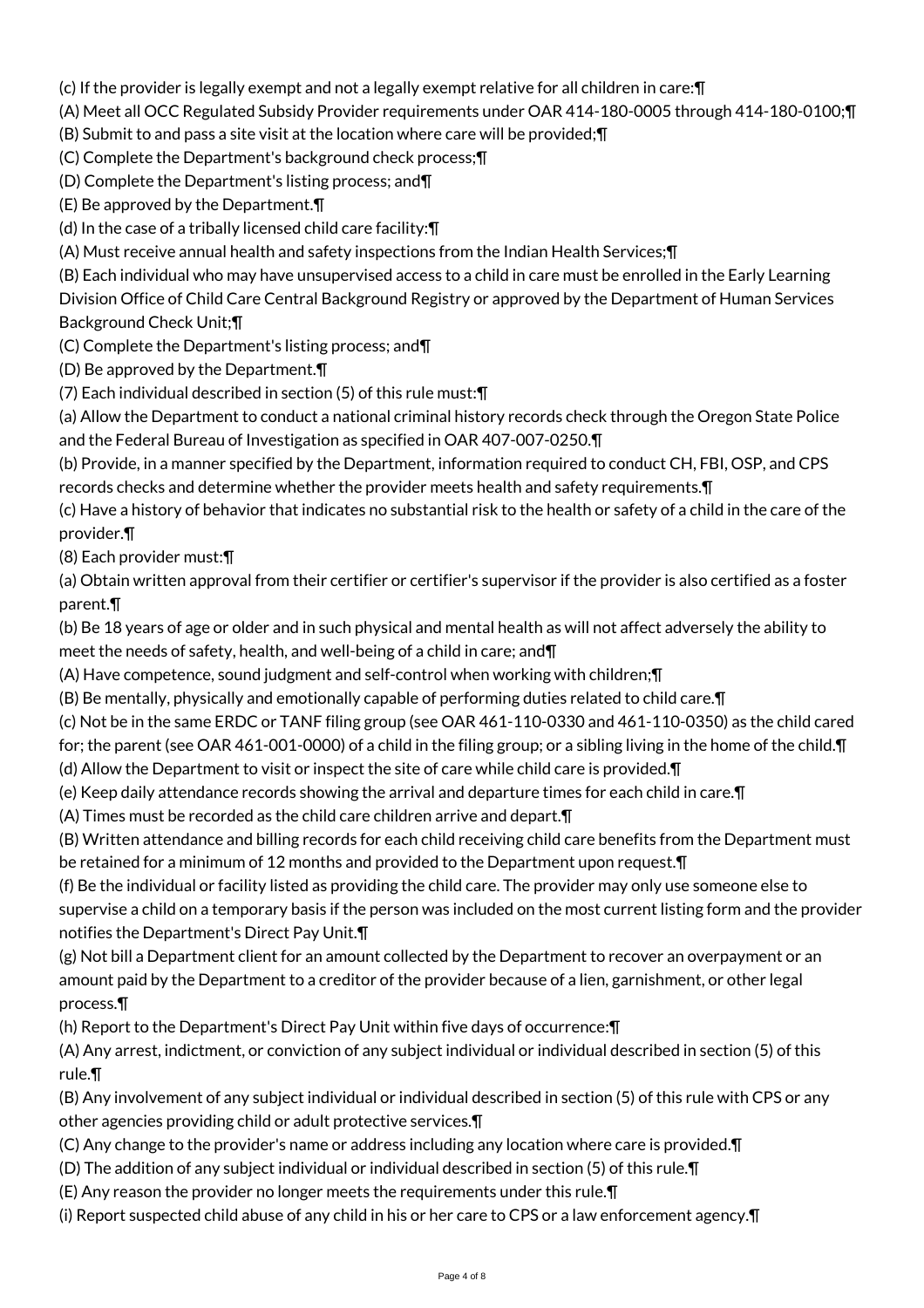(j) Supervise each child in care at all times. This includes being within sight or sound of all children; being aware of what each child is doing; being near enough to children to respond when needed; and being physically present when kindergarten-age or younger children are playing outside, unless the play area is fully fenced and hazard free.¶

(k) Prevent any individual who behaves in a manner that may harm children from having access to a child in the care of the provider. This includes anyone under the influence (see section (12) of this rule).¶

(L) Allow the custodial parent of a child in his or her care to have immediate access to the child at all times.¶ (m) Inform a parent of the need to obtain immunizations for a child and have a completed, up-to-date Oregon shot record called the "Certification of Immunization Status" (CIS) form, or a non-medical or medical Exemption form, on file for each child in care.¶

(n) Take reasonable steps to protect a child in his or her care from the spread of infectious diseases.¶

(o) Ensure that the home or facility where care is provided meets all of the following standards:¶

(A) Each floor level used by a child has two usable exits to the outdoors (a sliding door or window that can be used to evacuate a child is considered a usable exit). If a second floor is used for child care, the provider must have a written plan for evacuating occupants in the event of an emergency.¶

(B) The home or facility has water that is safe for drinking and preparing food. Additionally, a legally exempt provider must meet the lead testing requirements in OAR 414-180-0015(5)-(13) and OAR 414-180-0045(1)((see section (15) of this rule).¶

(C) The home or facility has a working smoke detector on each floor level and in any area where a child naps.¶ (D) Each fireplace, space heater, electrical outlet, wood stove, stairway, pool, pond, and any other hazard has a barrier to protect a child. Any gate or barrier may not pose a risk or hazard to any child in care.¶

(E) Any firearm, ammunition, and other items that may be dangerous to children, including but not limited to alcohol, inhalants, tobacco and e-cigarette products, matches and lighters, any legally prescribed or over-thecounter medicine, cleaning supplies, paint, plastic bags, and poisonous and toxic materials are kept in a secure place out of a child's reach.¶

(F) The building, grounds, any toy, equipment, and furniture are maintained in a clean, sanitary, and hazard-free condition.¶

(G) The home or facility has a telephone in operating condition.¶

(H) No one may smoke or carry any lighted smoking instrument, including e-cigarettes or vaporizers, in the home or facility or within ten feet of any entrance, exit, window that opens, or any ventilation intake that serves an enclosed area, during child care operational hours or anytime child care children are present. No one may use smokeless tobacco in the home or facility during child care operational hours or anytime child care children are present. No one may smoke or carry any lighted smoking instrument, including e-cigarettes and vaporizers, or use smokeless tobacco in motor vehicles while child care children are passengers.¶

(I) No one may consume alcohol or use controlled substances (except legally prescribed and over-the-counter medications) or marijuana (including medical marijuana) on the premises (see section (12) of this rule) during child care operational hours or anytime child care children are present. No one under the influence of alcohol, controlled substances (except legally prescribed and over-the-counter medications) or marijuana (including medical marijuana) may be on the premises during child care operational hours or anytime child care children are present. No one may consume alcohol or use controlled substances (except legally prescribed and over-thecounter medications) or marijuana (including medical marijuana) in motor vehicles while child care children are passengers.¶

(J) Is not a half-way house, hotel, motel, shelter, or other temporary housing such as a tent, trailer, or motor home. The restriction in this paragraph does not apply to licensed (registered or certified) care approved in a hotel, motel, or shelter.¶

 $(K)$  is not a structure - $\P$ 

(i) Designed to be transportable; and¶

(ii) Not attached to the ground, another structure, or to any utilities system on the same premises.¶

(L) Controlled substances (except lawfully prescribed and over-the-counter medications), marijuana (including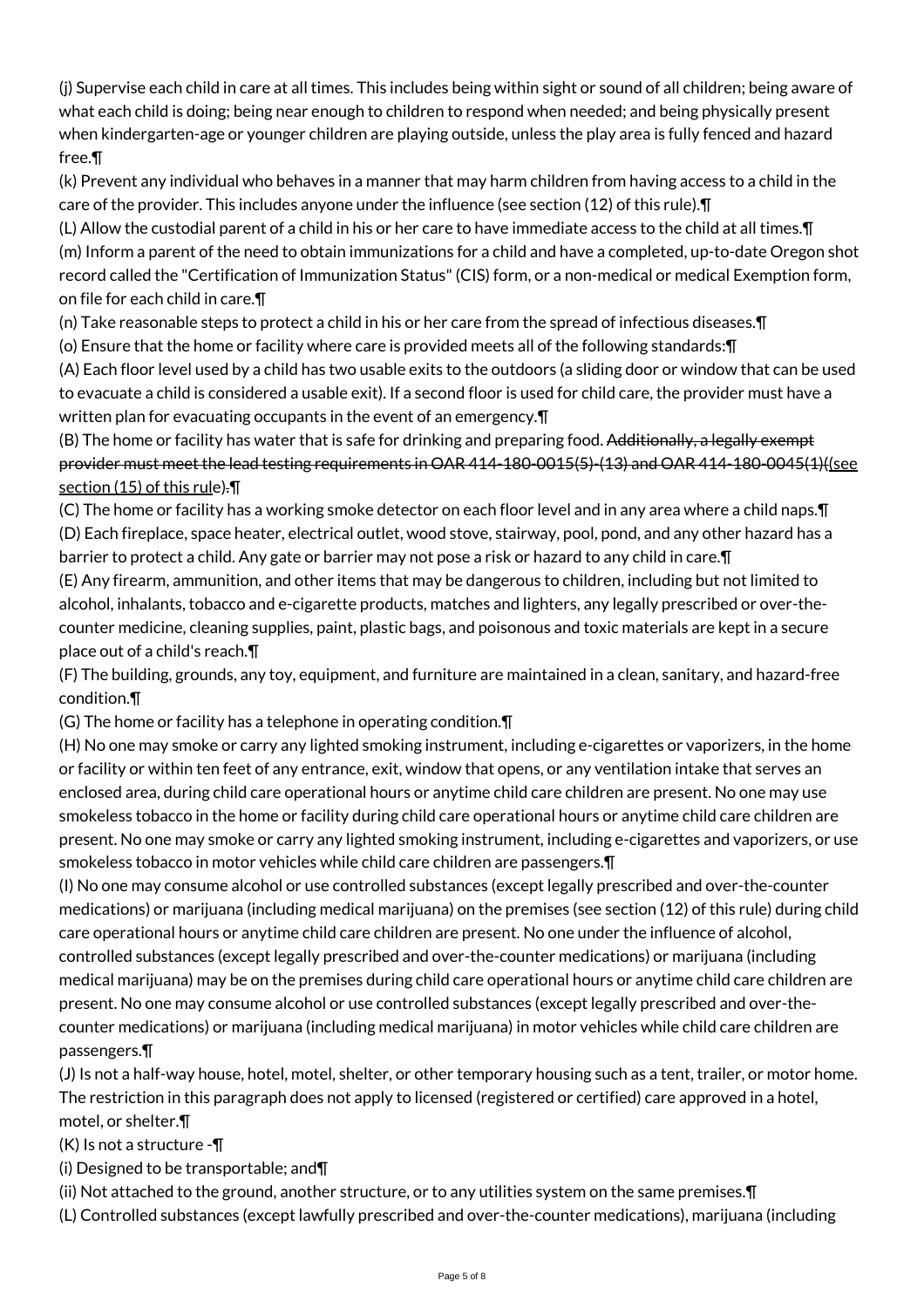medical marijuana, marijuana edibles, and other products containing marijuana), marijuana plants, derivatives, and associated paraphernalia may not be on the premises during child care operational hours or anytime child care children are present.¶

(p) Complete and submit a new listing form every two years, or sooner at the request of the Department, so that the Department may review the provider's eligibility.¶

(q) Provide evidence of compliance with the Department's administrative rules, upon request of Department staff.¶

(r) Comply with state and federal laws related to child safety systems and seat belts in vehicles, bicycle safety, and crib standards under 16 CFR 1219 and 1220.¶

(s) Place infants to sleep on their backs.¶

(t) Not hold a medical marijuana card; or distribute, grow, or use marijuana (including medical marijuana) or any controlled substance (except lawfully prescribed and over-the-counter medications).¶

(u) Develop and communicate expulsion and suspension policies to parents and caretakers.¶

(v) Provide care at a location within the state of Oregon.¶

(9) Legally exempt providers must complete the "Introduction to Child Care Health and Safety" two-hour, webbased training prior to Department approval.¶

(10) Legally exempt providers must complete an orientation provided by the Department or a Child Care Resource and Referral agency within 90 days of being approved by the Department if the provider begins providing child care services after June 30, 2010, or resumes providing child care services, after a break of more than one year that began after June 30, 2010.¶

(11) Child care providers and any individual supervising, transporting, preparing meals, or otherwise working in the proximity of child care children and those completing daily attendance and billing records shall not be under the influence.¶

(12) For purposes of these rules:¶

(a) "Premises" means the home or facility structure and grounds, including indoors and outdoors and space not directly used for child care.¶

(b) "Under the influence" means observed abnormal behavior or impairments in mental or physical performance leading a reasonable person to believe the individual has used alcohol, any controlled substances (including lawfully prescribed and over-the-counter medications), marijuana (including medical marijuana), or inhalants that impairs their performance of essential job function or creates a direct threat to child care children or others. Examples of abnormal behaviors include, but are not limited to hallucinations, paranoia, or violent outbursts. Examples of impairments in physical or mental performance include, but are not limited to slurred speech as well as difficulty walking or performing job activities.¶

(c) "Legally exempt" means the child care provider is exempt from licensing with the OCC because the provider is not subject to the licensing requirements under OAR 414-205-0000 to 414-205-0170, OAR 414-350-000 to 414- 350-0405, and OAR 414-300-0000 to 414-300-0415.¶

(d) "Legally exempt relative" means a legally exempt provider who is a relative to all children in care including a great-grandparent, grandparent, aunt, uncle, or sibling not living in the home of any child in care.¶

(13) Legally exempt providers that are not a legally exempt relative to all children in care must meet all of the requirements in this section before approval by the Department, unless otherwise noted:¶

(a) Have an up-to-date, in-person infant and child CPR and first aid certification or have a currently valid waiver of this requirement from the Child Care Resource and Referral program.¶

(b) Complete the Recognizing and Reporting Child Abuse and Neglect (RRCAN) web-based or classroom training.¶

(c) Complete six hours of ongoing education in each two-year listing period as provided in this subsection. All trainings must be accepted by the Oregon Center for Career Development (OCCD) and be part of the OCCD's 10 Core Knowledge Categories recognized by Oregon Registry Online to count toward the six hours.¶

(A) Two of the six hours must fall under the "Human Growth and Development" category; and¶

(B) Two of the six hours must cover "Understanding & Guiding Behavior".¶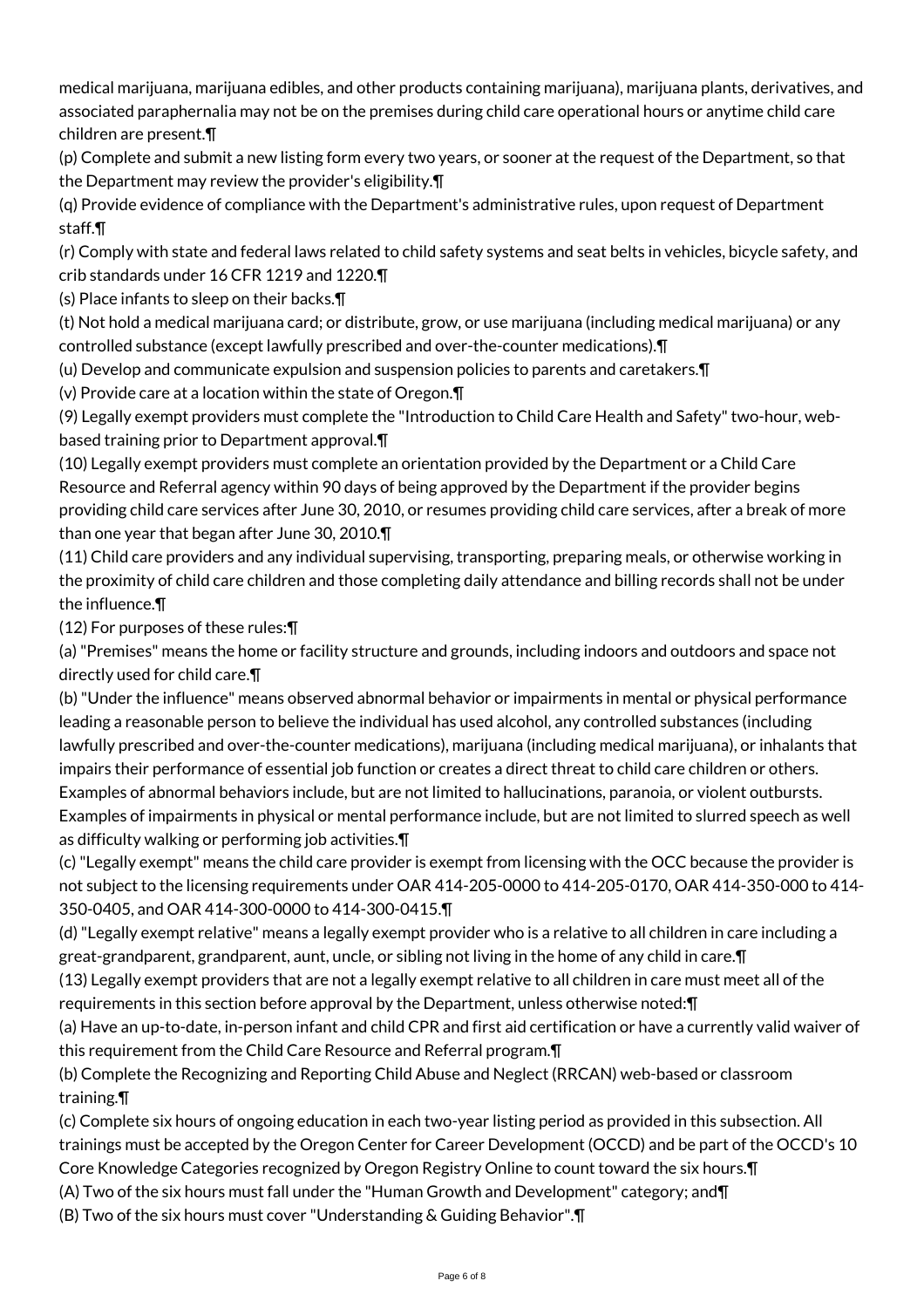(14) Child care centers or programs that are legally exempt from certification or registration with the OCC, are located in a commercial or institutional facility, and receive payment from the Department on behalf of a family receiving a child care subsidy, may not exceed the following staff to children in care ratios:¶

(a) Six weeks through 23 months of age, the minimum number of staff to children is one to four. The maximum number of children in a group is eight.¶

(b) 24 months through 35 months of age, the minimum number of staff to children is one to five. The maximum number of children in a group is 10.¶

(c) 36 months of age to attending kindergarten, minimum number of staff to children is one to 10. The maximum number of children in a group is 20.¶

(d) Attending kindergarten and older, the minimum number of staff to children is one to 15. The maximum number of children in a group is 30.¶

(e) In a mixed-age group of children, the number of staff and group size shall be determined by the age of the youngest child in the group.¶

(15) Except as noted otherwise below, the requirements of this section are in effect starting September 30, 2018. As used in this section, "drinking water faucet or fixture" means any plumbing fixture on the premises used to obtain water for drinking, cooking, preparing infant formula or preparing food. This section only applies to a provider who is legally exempt and not a legally exempt relative. This section applies to legally exempt providers approved to receive Department subsidy payments prior to September 30, 2018. This section applies to legally exempt providers who submit a completed Child Care Provider Listing form for Department-approval starting September 30, 2018. This section does not apply to care provided in the child's home when the legally exempt provider lives somewhere else.¶

(a) In locations where care is provided, lead testing is required for each drinking water faucet or fixture.¶ (b) Providers must test each drinking water faucet or fixture at least once every six years from the date of the last test. Providers who have had a drinking water faucets or fixture tested within six years prior to the effective date of this rule will need to submit the results to the Department or the Office of Child Care (OCC), in the Department of Education, Early Learning Division.¶

(c) If a home or facility does not use any of the on-site plumbing fixtures to obtain water for drinking, cooking, preparing infant formula, or preparing food, the provider must: \[

(A) Submit a written statement to the Department or OCC identifying the alternative source of water and confirming that the provider does not use any on-site plumbing fixtures for drinking, cooking, preparing infant formula, or preparing food; and¶

(B) Notify the Department or OCC in writing if the alternative source of water changes.¶

(d) All sample collection and testing must be in accordance with the Environmental Protection Agency (EPA)'s 3Ts for Reducing Lead in Drinking Water in Schools and Child Care Facilities, Revised Manual from October 2018, adopted by this reference.¶

(A) If test results show water from any drinking water faucet or fixture has 15 parts per billion (ppb) or more of lead, the provider must:¶

(i) Prevent access to that drinking water faucet or fixture immediately after receiving the test results; and¶ (ii) Continue to prevent access to that drinking water faucet or fixture until mitigation is completed in accordance with paragraph  $(B)$  of this subsection. $\P$ 

(B) Following receipt of test results showing that water from any drinking water faucet or fixture has 15 parts per billion (ppb) or more of lead, the provider must comply with all of the following sub-paragraphs:¶

(i) Submit a corrective action plan to the Department or OCC for approval within 60 days of receiving the test results. The corrective action plan must identify an appropriate mitigation strategy in accordance with Module 6 of the EPA's 3Ts for Reducing Lead in Drinking Water in Schools and Child Care Facilities, Revised Manual from October 2018, adopted by this reference.¶

(ii) Implement the mitigation method within 30 days of approval by OCC.¶

(C) A provider who fails to submit a corrective action or a mitigation method is no longer eligible to receive child care subsidy payments.¶